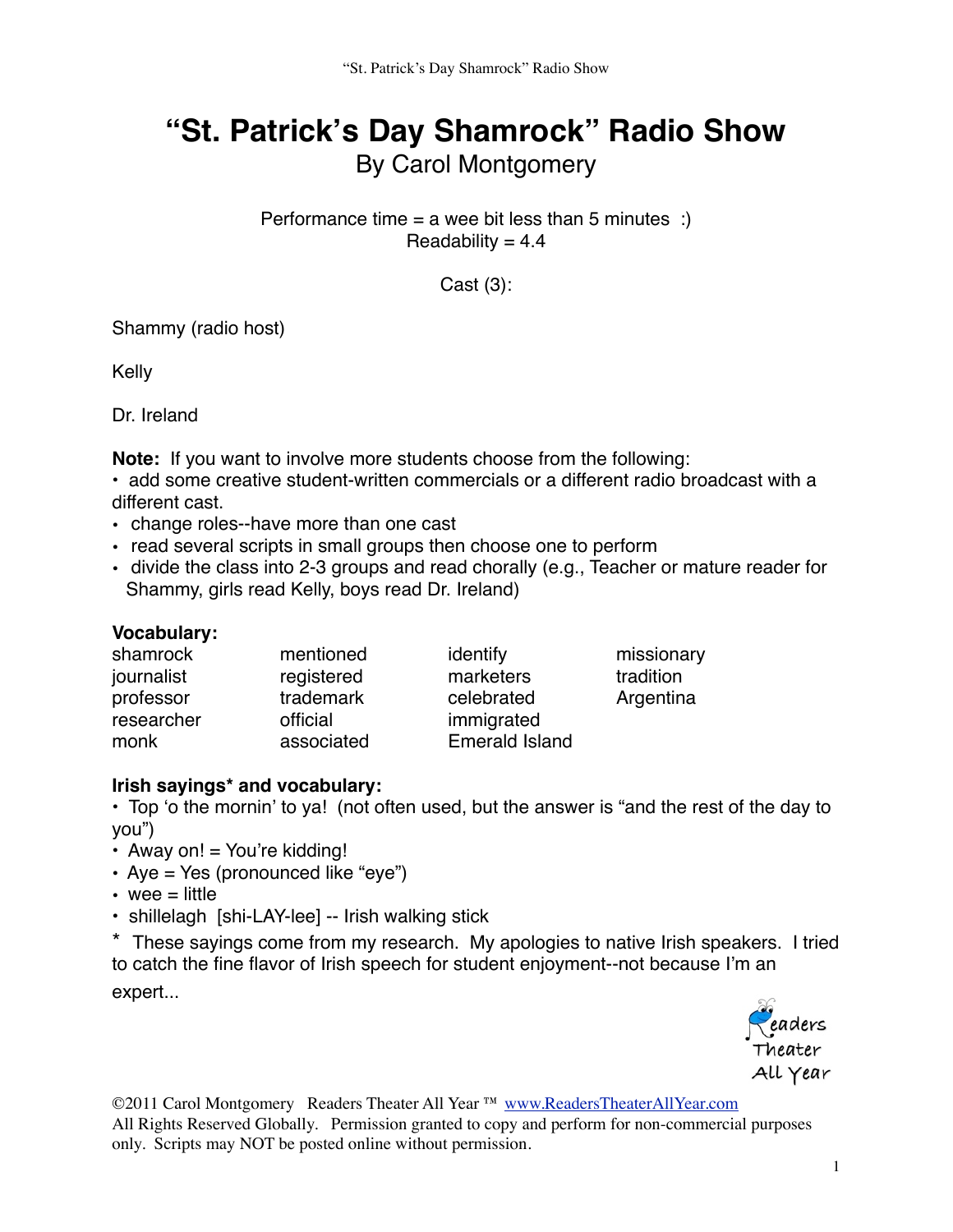## **"St. Patrick's Day Shamrock" Radio Show**

By Carol Montgomery

**Shammy:** "Top o' the mornin' to ya!" I'm Shammy O' Leary with Right as Rain Radio. Today, in honor of St. Patrick's Day, we'll interview two experts about the shamrock and "Why wear green?" But now, let's meet our experts. First, we're pleased to have Kelly Green, researcher and journalist with the Green Growers Gazette. Thank you for coming, Kelly.

**Kelly:** Thanks for having me.

**Shammy:** My pleasure. Next, we're honored to have Dr. Ireland, professor of history at Shamrock University. Thank you for coming, Dr. Ireland.

**Dr. I:** Top o' the mornin' to ya, Shammy and listeners! It's grand to be here again.

**Shammy:** Aye. Isn't it grand? So, let's start with you, Dr. Ireland. First, tell us a wee bit about Saint Patrick since we're talking about his day.

**Dr. I:** Aye. Pirates from Ireland captured Patrick when he was just a lad of sixteen. He was taken as a slave to tend sheep in Ireland. Somehow, he became a Christian, escaped to France, and became a monk. In 432 he returned to Ireland as a missionary because of a vision he had. He founded over 300 churches in Ireland.

**Shammy:** Quite a story. I can't imagine how horrible it must have been to be captured by pirates from Ireland and then choose to go back and love the same people. But, enough of the sad lad…he overcame his problems and changed the world. What else can you tell us, Dr. Ireland?

**Dr. I:** You're right. Ireland learned a lot about love and God because of one man, Patrick. In fact, that's where the shamrock comes in. Legend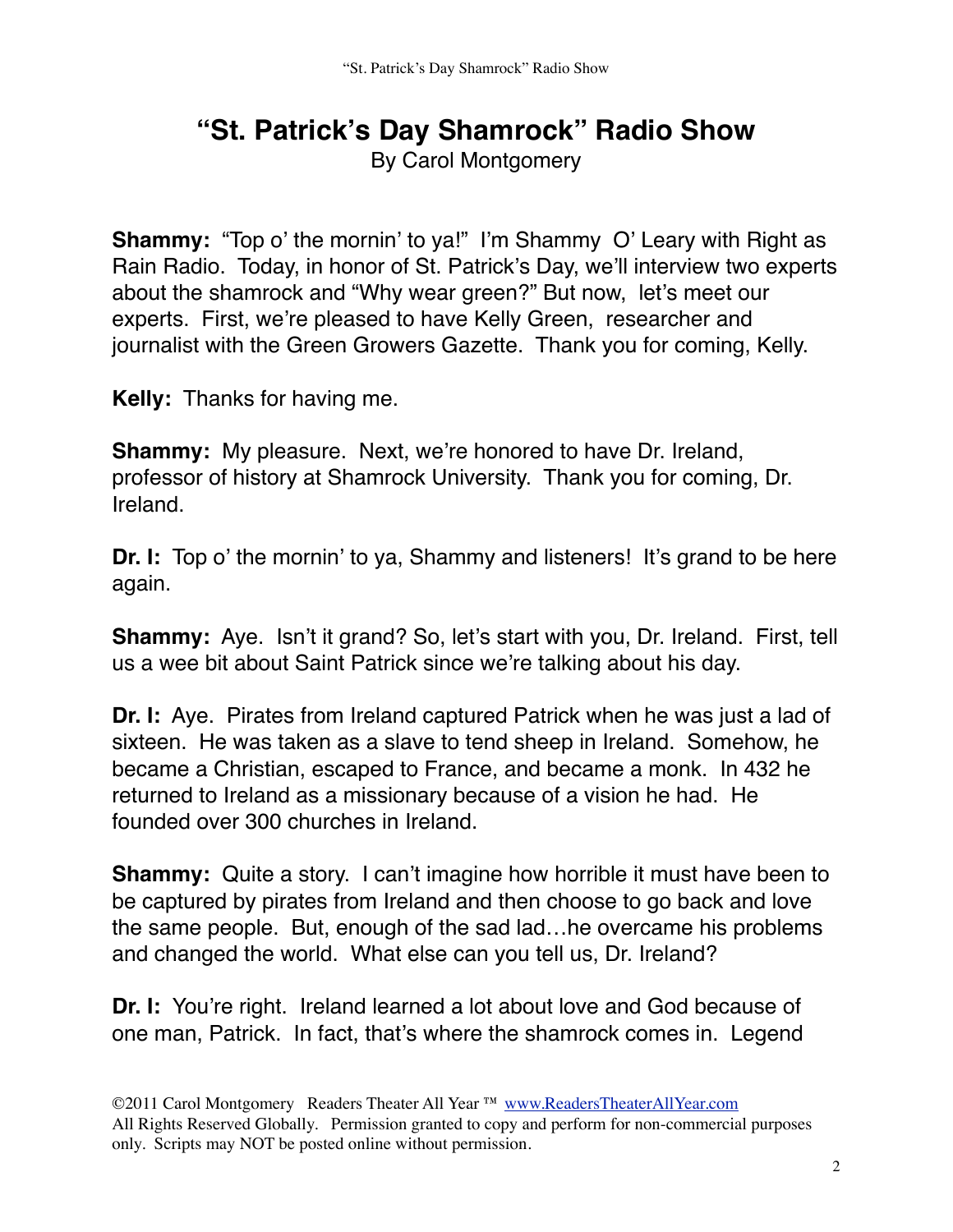has it that Patrick used the shamrock to teach the Irish pagans about God using the shamrock's three leaves—three leaves on one stem, a trinity.

**Shammy:** I'm glad you mentioned the shamrock. Kelly Green is a plant expert. Kelly, will you tell us more about the shamrock, please?

**Kelly:** Of course! Some say that the shamrock is Ireland's national flower, while others say it's not really a flower at all. Actually, shamrock means three-leaved. So, a shamrock is any of several plants that have three heart-shaped leaves. Most people say they look like clover. In fact, a small, blue-green clover with little white flowers is often considered the real shamrock.

**Shammy:** Aye, I have some in my yard. Anything else to share, Dr. Ireland?

**Dr. I:** Aye. Shamrocks often represent Ireland in history. And, the government of Ireland has registered the shamrock as an official trademark of the nation. I even have a shamrock carved on my shillelagh. [shi-LAYlee]

**Shammy:** Don't tell me YOU have a shillelagh! Away on! Tell our listeners what a shillelagh is, please.

**Dr. I:** Aye. A shillelagh is simply a wooden walking stick. Usually it's made from a thick, knotty stick with a large knob at the top. I have one because it's associated with Ireland and Irish folklore. It was a gift from my students. They chose one with a shamrock so I'd be known as a green professor!

**Shammy:** Wonderful! Perhaps Patrick carried a shillelagh.

**Dr. I:** Aye. Perhaps. It would be helpful walking those green hills.

**Shammy:** Speaking of green...Kelly, I've been meaning to ask you, since your last name is Green, can you tell us why folks wear green for St. Patrick's Day?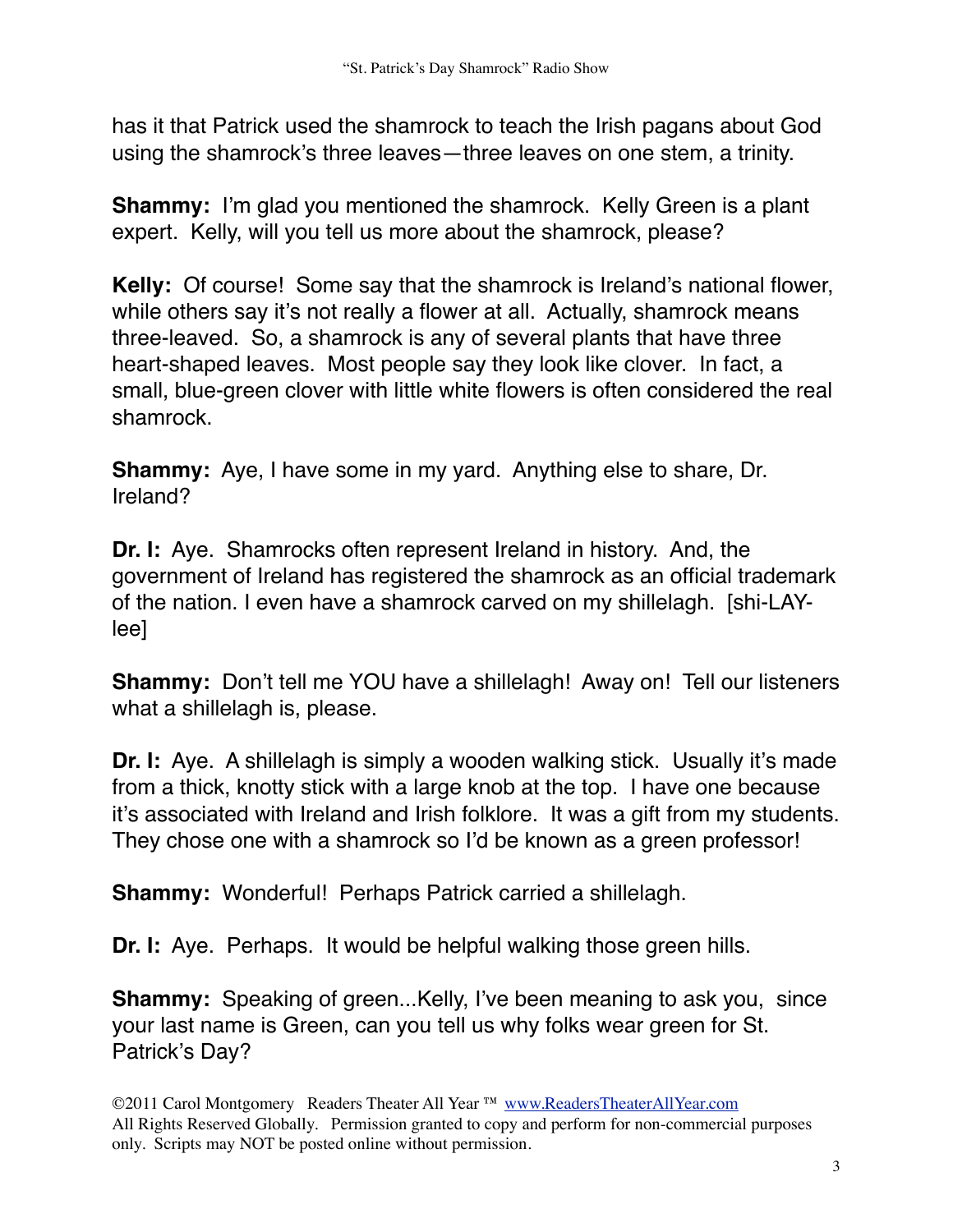**Kelly:** I will, but may I tell you a short story first?

**Shammy:** Aye. We'd be grateful for one.

**Kelly:** My name is Kelly Green. So, I remember kids asking me when I was growing up if I was green on the inside. I used to say, "I'm Green on the outside, Green on the inside, and I breathe Green air!"

**Shammy:** *(laughing)* Ho, ho, ho! That's as green as they come! I supposed some even thought your blood was green, right?

**Kelly:** *(laughs)* How did you know? But, back to your question...I think people like to wear green for St. Patrick's Day for many reasons. For some, it's a tradition to honor Saint Patrick and the story of the shamrock. For others, it's a way to identify with Ireland-–the Emerald Island. For others, it's just plain fun. And for marketers it's a way to sell more stuff. They push the greenness to get more green money.

**Dr. I:** Aye. And remember the Irish flag is green, white, and orange. So, since the Irish people have immigrated all over the world, St. Patrick's Day is celebrated in many nations from Argentina to Japan. That means you'll have folks all over the world wearing something green on March 17.

**Shammy:** I think I'll wear a wee little green..…(*pause*)....frog.

**Dr. I & Kelly:** *(laugh)*

**Dr. I:** Just don't croak.

**Shammy:** Aye, I might wake someone with my snoring echoes. *(smiles)*  Thanks to our great guests today. This has been Right as Rain Radio thanking you all for sharing this time with us. Tune in next week when we'll still be Right as Rain. And, be careful now if you go outside–it's a fine day for young ducks.

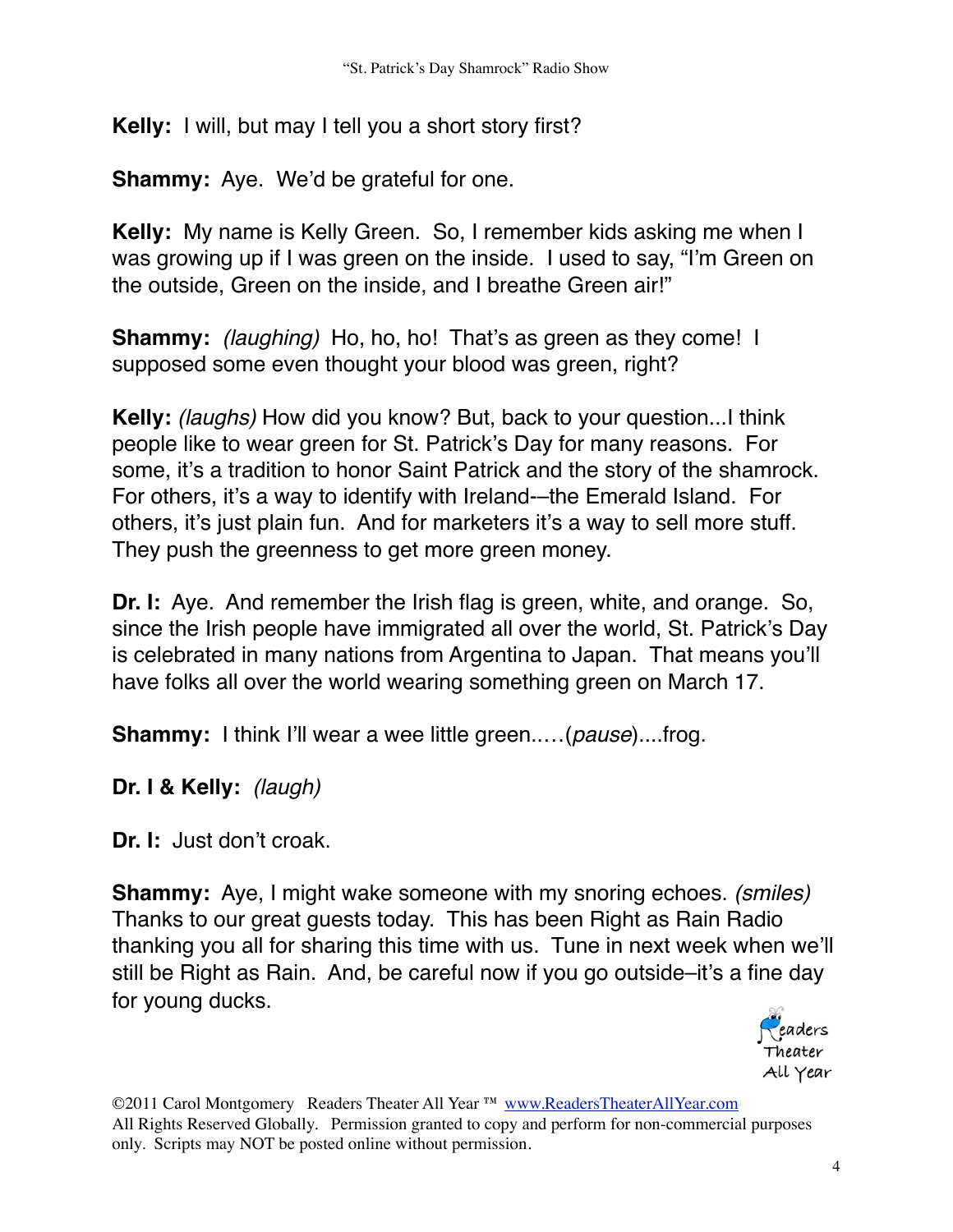## **Curriculum Links (Valid in 2015):**

<http://en.wikipedia.org/wiki/Shamrock>

Wiki has info on and photos of shamrocks (clover). You could grow your own in paper cups!

<http://www.teachervision.fen.com/ireland/resource/5394.html> Article on the symbolism of the Irish flag.

[http://www.everythingesl.net/lessons/green\\_idioms.php](http://www.everythingesl.net/lessons/green_idioms.php)

This says it's a week's worth of **30 minute lessons on green idioms** for students grades 3-12, but especially ESL/ESOL students. I don't think it would take a full week for native English speakers--maybe a day or two. The lessons could be easily adapted to a number of activities.

<http://www.themotherhuddle.com/shamrock-pinwheel-craft/> Instructions for a **four-leaf shamrock pinwheel.** It looks like it will blow!

<http://www.dltk-holidays.com/patrick/about.htm> DLTK's page on St. Patrick's Day

<http://www.dltk-holidays.com/patrick/index.html> DLTK's page on St. Patrick's Day crafts, games, and activities.

[http://www.readwritethink.org/classroom-resources/calendar-activities/today](http://www.readwritethink.org/classroom-resources/calendar-activities/today-patrick-20451.html)[patrick-20451.html](http://www.readwritethink.org/classroom-resources/calendar-activities/today-patrick-20451.html)

From the International Reading Association comes a page on St. Patrick's Day encouraging teachers to read Irish folk tales, eat Irish soda bread, and listen to Irish folk music.

[http://www.amazon.com/St-Patricks-Day-Shillelagh/dp/0807573450/ref=sr\\_1\\_1?](http://www.amazon.com/St-Patricks-Day-Shillelagh/dp/0807573450/ref=sr_1_1?s=books&ie=UTF8&qid=1361929683&sr=1-1&keywords=st+patrick%27s+day+shillelagh) [s=books&ie=UTF8&qid=1361929683&sr=1-1&keywords=st+patrick%27s+day](http://www.amazon.com/St-Patricks-Day-Shillelagh/dp/0807573450/ref=sr_1_1?s=books&ie=UTF8&qid=1361929683&sr=1-1&keywords=st+patrick%27s+day+shillelagh) [+shillelagh](http://www.amazon.com/St-Patricks-Day-Shillelagh/dp/0807573450/ref=sr_1_1?s=books&ie=UTF8&qid=1361929683&sr=1-1&keywords=st+patrick%27s+day+shillelagh)

Amazon book that MAY be at your local library for grade 2 and up: The St. Patrick's Day Shillelagh. The summary states: "A family retells the story of the shillelagh that was whittled from a tree. During the Irish potato famine, Fergus and his family left for America. But first Fergus cut a branch from a blackthorn tree to take a piece of Ireland with him." Four, 5-star reviews, including this excerpt: **"Teachers in grades 2-4 may find this especially useful when introducing family traditions and/or a unit on Immigration."**

[http://www.confessio.ie/more/article\\_kelly#](http://www.confessio.ie/more/article_kelly#)

"Saint Patrick's Confessio–Read **what St. Patrick actually wrote in his own words.**" Very small print. I didn't read this long page.